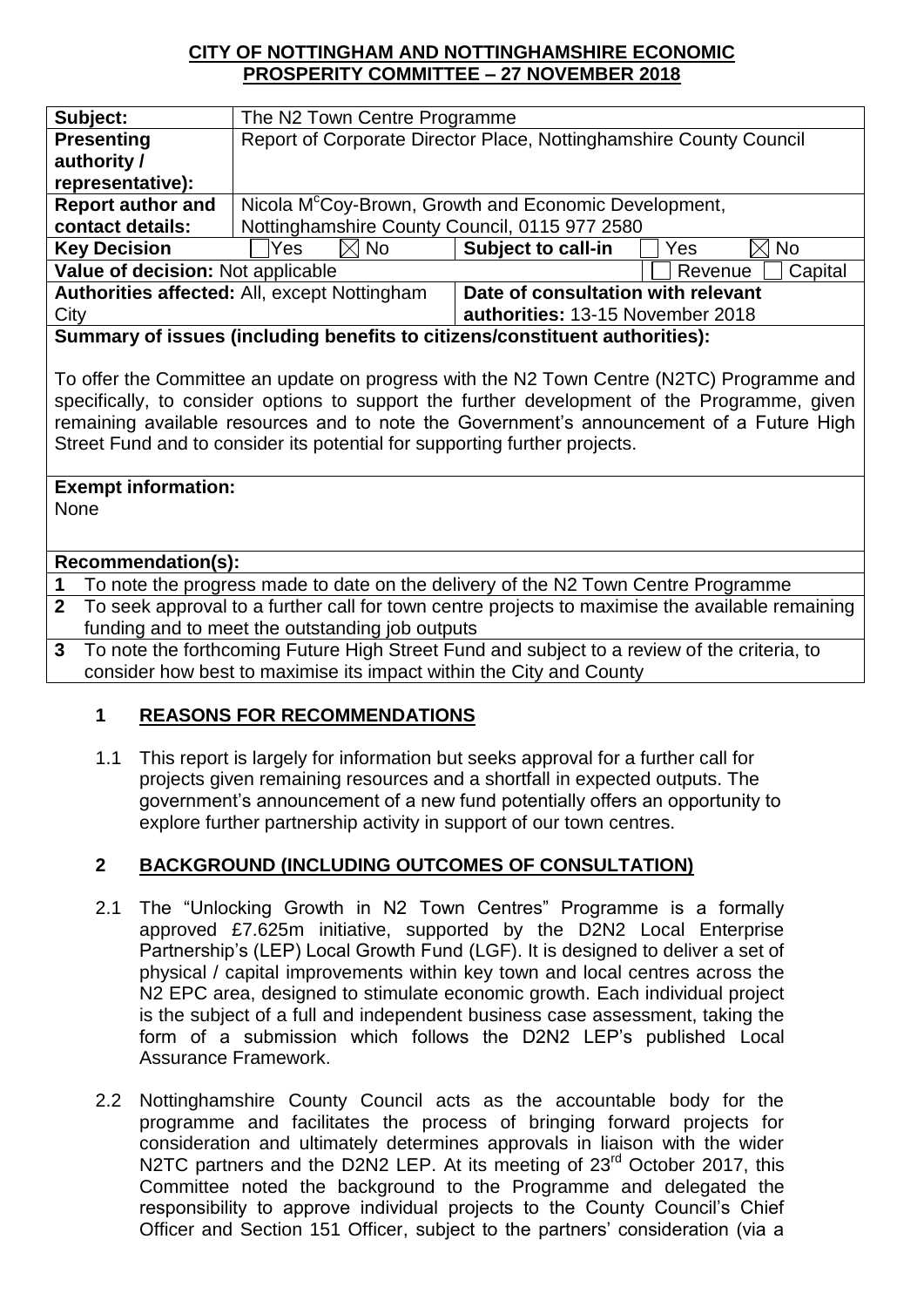now established Project Board meeting) with monitoring and overall progress being reported to future meetings of this Committee. The key items to report may be summarised as follows:

### **Project Progress**

- 2.3 Nottinghamshire County Council has facilitated the approval of the Programme's overall Business Case and its governance arrangements and supported the applicants with further requirements including the template agreements and expectations regarding project progress.
- 2.4 Genecon, the appointed consultant is working closely with the Council and each of the individual project sponsors (in brackets below) to bring forward the respective initial projects in line with the due process. The partners have held their first Project Board meeting and the latest position may be summarised as follows:

| Kirkby                         | Awaiting full business case                     |  |
|--------------------------------|-------------------------------------------------|--|
| (Ashfield DC)                  |                                                 |  |
| Worksop                        | Awaiting full business case, subject of revised |  |
| (Bassetlaw DC)                 | design                                          |  |
| <b>Beeston</b>                 | Full business case submitted, currently under   |  |
| (Broxtowe BC)                  | assessment                                      |  |
| Arnold                         | Pre-Compliance Agreement agreed, funding        |  |
| (Gedling BC)                   | awarded, subject to full business case          |  |
| <b>Carlton Square</b>          | Awaiting full business case, subject of revised |  |
| (Gedling BC)                   | design                                          |  |
| <b>Mansfield Old Town Hall</b> | Award agreed                                    |  |
| (Mansfield DC)                 |                                                 |  |
| <b>Newark Buttermarket</b>     | Awaiting full business case                     |  |
| (Newark & Sherwood DC)         |                                                 |  |

2.5 The programme has a reasonable degree of in-year flexibility and close liaison is being maintained with the D2N2 LEP and LGF accountable body, Derbyshire County Council to ensure the overall programme meets its targets and expectations. It will be noted that some projects are subject to revised designs or timetable slippages and this may result in a re-profiling of spend with the LEP within the wider programme timescale to March 2021.

#### **Project Call**

- 2.6 Assuming the above projects secure approval following a full business case and with the set indicative ceiling of LGF per project, there remains £625,000 unallocated. This was the subject of consideration with the partners at the Project Board and it is proposed that a fresh call for projects be made. This will follow the same approach adopted when pulling together the original longlist of projects, seeking a project or projects which create over 50 jobs, being a figure outstanding at the present time, assuming the existing projects meet their stated targets.
- 2.7 The Committee will recall that an allocation of £500,000 was made towards Nottinghamshire projects via the Business Rates pooling arrangements. Netting off the element previously agreed to support town centre-related Pre-Development projects, this leaves c.£310,000 and it is further proposed that this element be included within a call, bringing forward a total of £935,000 for capital town centre projects in Nottinghamshire.